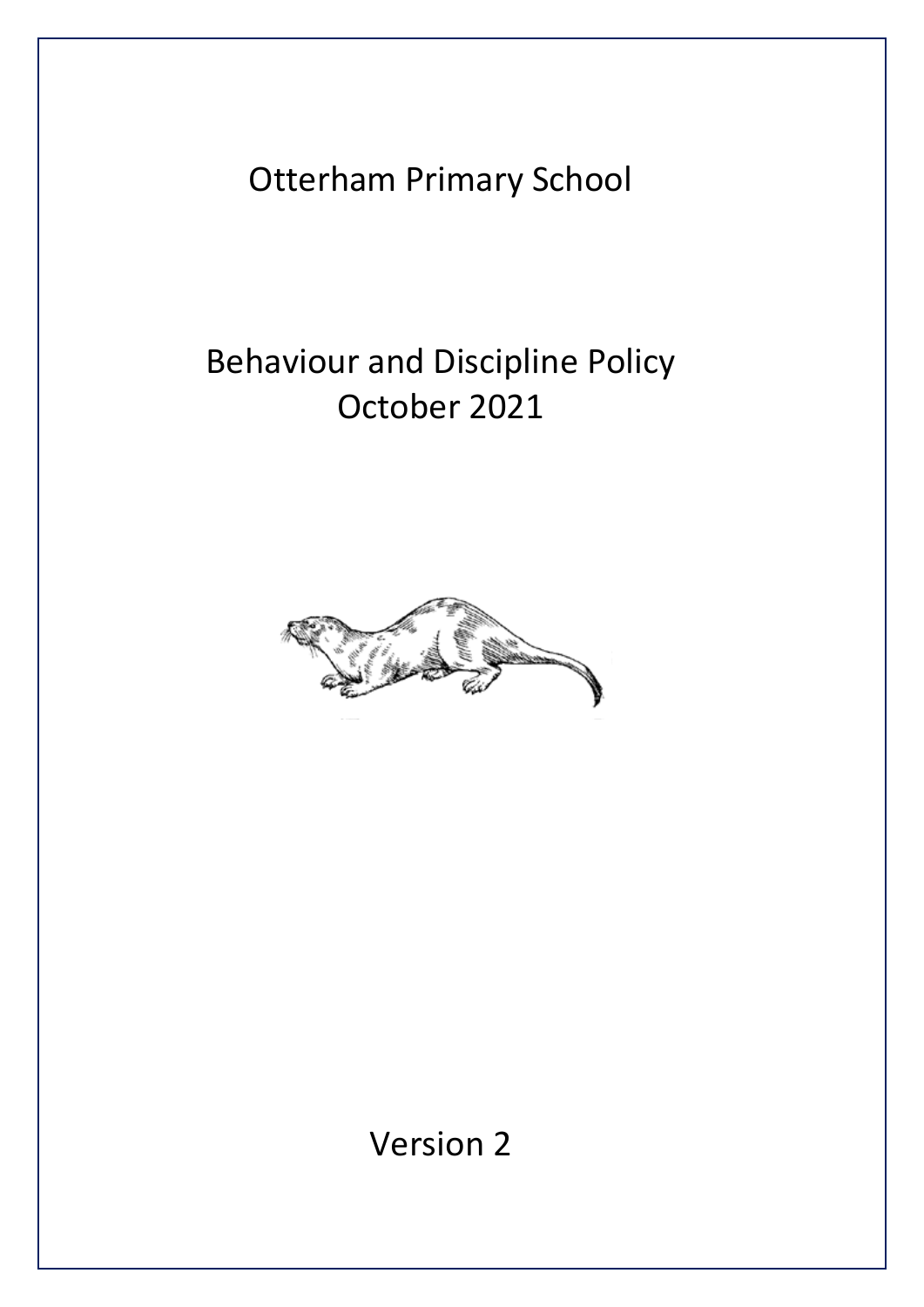#### **1 Aims and Expectations**

- **1.1** It is a primary aim of our school that every member of the school community feels valued and respected, and that each person is treated fairly. We are a caring community, whose values are built on mutual trust and respect for all. The school behaviour policy is therefore designed to support the way in which all members of the school can live and work together in a supportive way. It aims to promote an environment where everyone feels happy, safe and secure.
- **1.2** Each class has a set of promises, but the primary aim of the behaviour policy is not a system to enforce rules. It is a means of promoting good relationships, so that people can work together with the common purpose of helping everyone to learn. This policy supports the school community in aiming to allow everyone to work together in an effective and considerate way.
- **1.3** The school expects every member of the school community to behave in a considerate way towards others.
- **1.4** We treat all children fairly and apply this behaviour policy in a consistent way.
- **1.5** This policy aims to help children to grow in a safe and secure environment, and to become positive, responsible and increasingly independent members of the school community.
- **1.6** The school rewards good behaviour, as it believes that this will develop an ethos of kindness and co-operation. This policy is designed to promote good behaviour, rather than merely deter anti-social behaviour.

## **2 Rewards and Sanctions**

- **2.1** We praise and reward children for good behaviour in a variety of ways:
	- All staff praise children.
	- Teachers and Teaching Assistant's give children house points; there are four houses; Kestrels (Green), Buzzards (Red), Owls (Yellow) and Hawks (Blue). Staff decide who will be in each house to ensure a spread of ability.
	- Each week we nominate children from each class to be in our Achievement Assembly currently taking place in individual classes, where they receive a certificate, either for consistent good work or behaviour, or to acknowledge outstanding effort or acts of kindness in school.
- **2.2** The school acknowledges all the efforts and achievements of children, both in and out of school. A special mention will be made in achievement assembly currently taking place in individual classes of any specific achievement made out of school.
- **2.3** The school employs a number of sanctions to enforce the school rules, and to ensure a safe and positive learning environment. We employ each sanction appropriately to each individual situation.
	- We expect children to listen carefully to instructions in lessons. If they do not do so, we ask them either to move to a place nearer the teacher, or to sit on their own.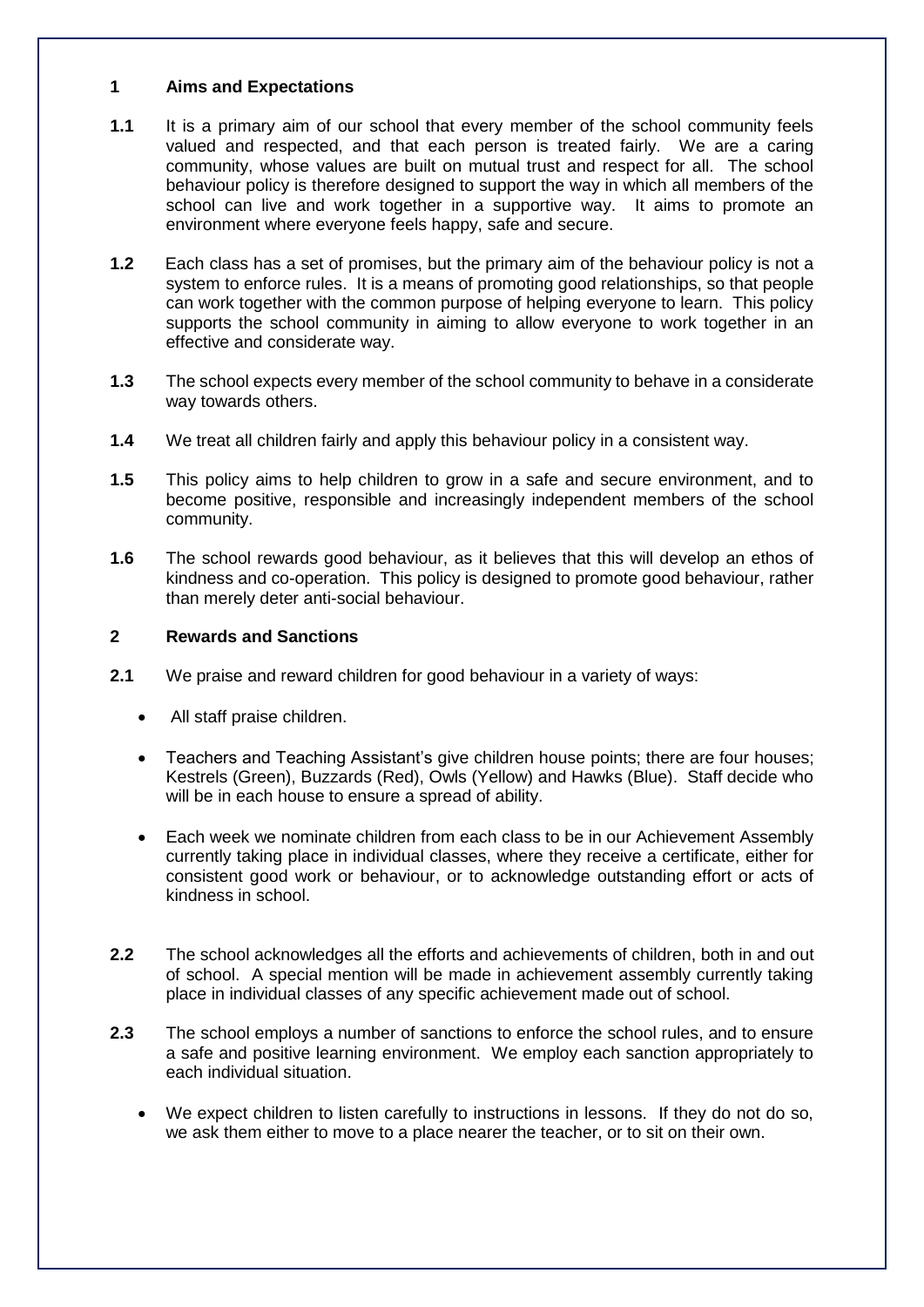- We expect children to try their best in all activities. If they do not do so, we may ask them to redo a task.
- If a child is disruptive in class, the teacher will remind the child of the class promises and making the right choices. If needed 1:1 support will be provided.
- The safety of the children is paramount in all situations. If a child's behaviour endangers the safety of others, the class teacher stops the activity and seeks the appropriate support for the child.
- If a child threatens, hurts or bullies another pupil, the class teacher records the incident in the class behaviour incident book and appropriate intervention is provided. If a child repeatedly acts in a way that disrupts or upsets others, the school contacts the child's parents and seeks an appointment in order to discuss the situation, with a view to improving outcomes for the child.
- **2.4** The school does not tolerate bullying of any kind. If we discover that an act of bullying or intimidation has taken place, we act immediately to stop any further occurrences of such behaviour. While it is very difficult to eradicate bullying, we do everything in our power to ensure that all children attend school free from fear. (Please also see Antibullying Policy & KCSIE 2021 – Peer on Peer Abuse).
- **2.5** All members of staff are aware of the regulations regarding the use of reasonable force by teachers, as set out in DfE Circular 10/98, relating to Section 550A of the Education Act 1996: *The Use of Force to Control or Restrain Pupils and the Use of reasonable force advice July 2013*. Teachers in our school do not hit, push or slap children. Staff only intervene physically to restrain children or to prevent injury to a child, or if a child is in danger of hurting him/herself. The actions that we take are in line with government guidelines on the restraint of children.

#### **3 The role of the class teacher**

- **3.1** It is the responsibility of the class teacher to ensure that the school rules and classroom promises are enforced in their class, and that their class behaves in a responsible manner at all times.
- **3.2** The class teachers in our school have high expectations of the children in terms of behaviour, and they strive to ensure that all children work to the best of their ability.
- **3.3** The class teacher treats each child fairly and enforces the classroom promises consistently. The teacher treats all children in their class with respect and understanding.
- 3.4.1 If a child misbehaves repeatedly in class, the class teacher keeps a record of all such incidents. In the first instance, the class teacher deals with incidents him/herself in the normal manner. However, if misbehaviour continues, the class teacher seeks help and advice from the Headteacher.

#### **Class 1 & 2**

The two older classes have a 3 rung ladder system as a visual encouragement for good behaviour. This is as a result of conversations around TISUK and ensuring we are GDPR compliant. The following is a summary of how staff see it working.

- Monday all children start at neutral, L3
- Every child has a 'character' that they create (no names on display but they know who they are)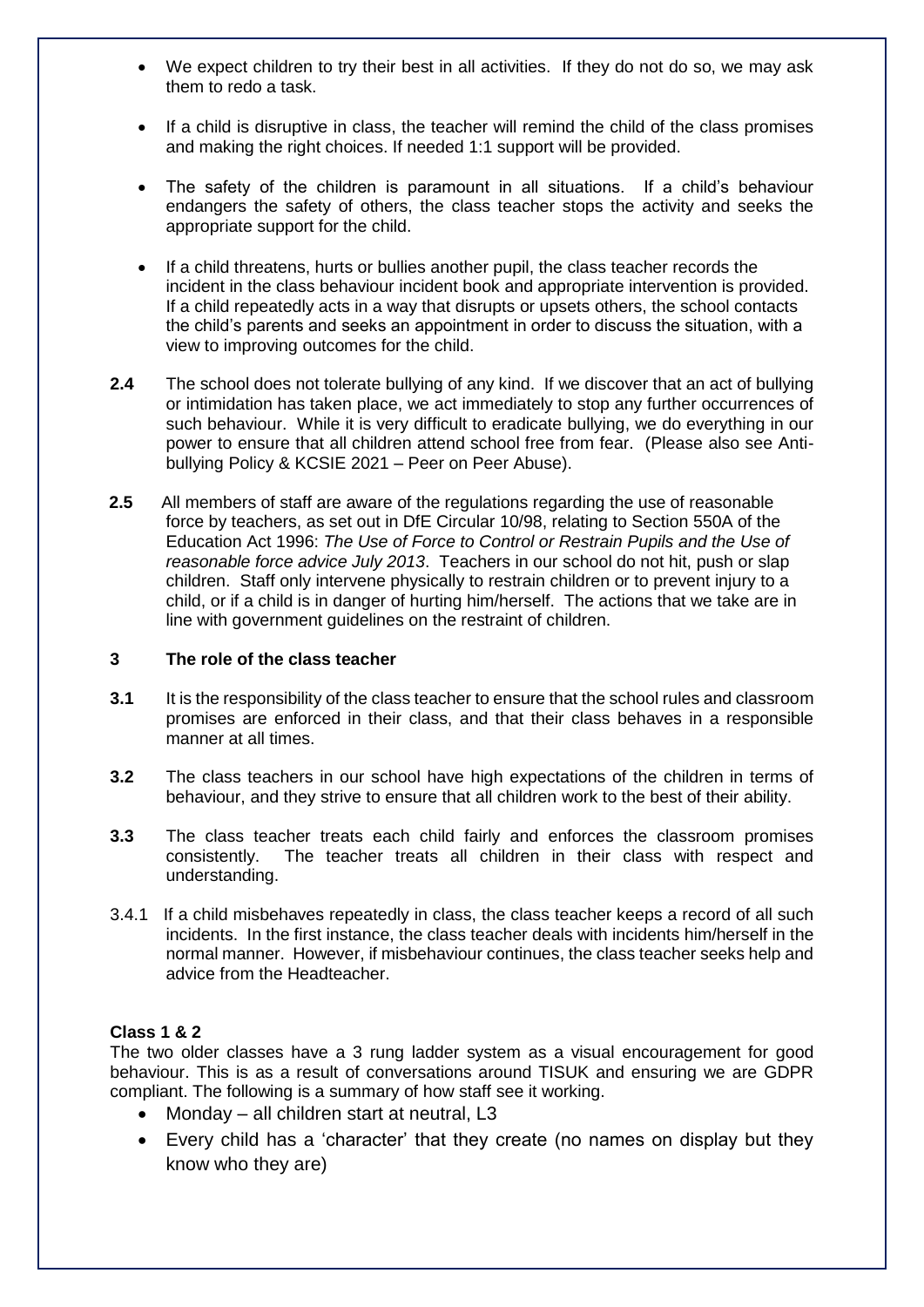- When a child is praised for good behaviour they are moved up a level.
- If, following a verbal reminder of unacceptable behaviour, a child persists with the same behaviour / unsafe choices, 'time in' will take place with the class teacher. There will be a discussion between the child and class teacher about why the displayed behaviour is not ok and how to make a better choice in the future.
- If a child reaches L1 before Friday afternoon, a reward of a house point is given for further praise.
- On a Friday afternoon, Class 2 children have earned minutes of golden time. Class 1 "bank" time towards a whole class reward afternoon of their choice, half termly.
- All names are 're-set' for Monday am i.e. L3.
- Some children have their own systems in place to meet their individual needs.

## **Class 3**

There is a visual display of the sun and rainbow. Children are taken (or directed) to the display to move their character from the sun to the rainbow for exceptional work, behaviour etc.

The children are rewarded with an annotated rainbow sticker. This is then shared with the whole class at an appropriate time. House points and other stickers may be given.

For unacceptable behaviour children are removed from the sun and place in the 'Time In' pot, resulting in a chat with an adult about their behaviour. The teacher may also decide to speak to parents.

- **3.5** The class teachers liaise with external agencies, as necessary, to support and guide the progress of each child. The class teacher may, for example, discuss the needs of a child with the education social worker or Young People and Family behaviour support service.
- **3.6.1** The class teacher reports to parents about the progress of each child in their class, in line with the whole school policy. The class teacher may also contact a parent if there are concerns about the behaviour or welfare of a child.

# **3.6.2 BREAK TIMES**

During break times children are rewarded for a number of reasons (e.g. supporting another child or being really helpful). Supervisors give children house points and any children who have shown exceptional behaviour in some way are rewarded by receiving achievement certificates in the Sharing Assembly that is held on a weekly basis.

Any inappropriate behaviour is dealt with depending on the severity of the incident. Children will be warned about their behaviour and will be told that repeated incidents will result in them spending time with an adult. If the behaviour still persists then the child will be taken to their class teacher and Mrs Ward will become involved if the class teacher feels it is necessary.

Staff promote positive behaviour in the playground by modelling appropriate behaviour and interacting with the children.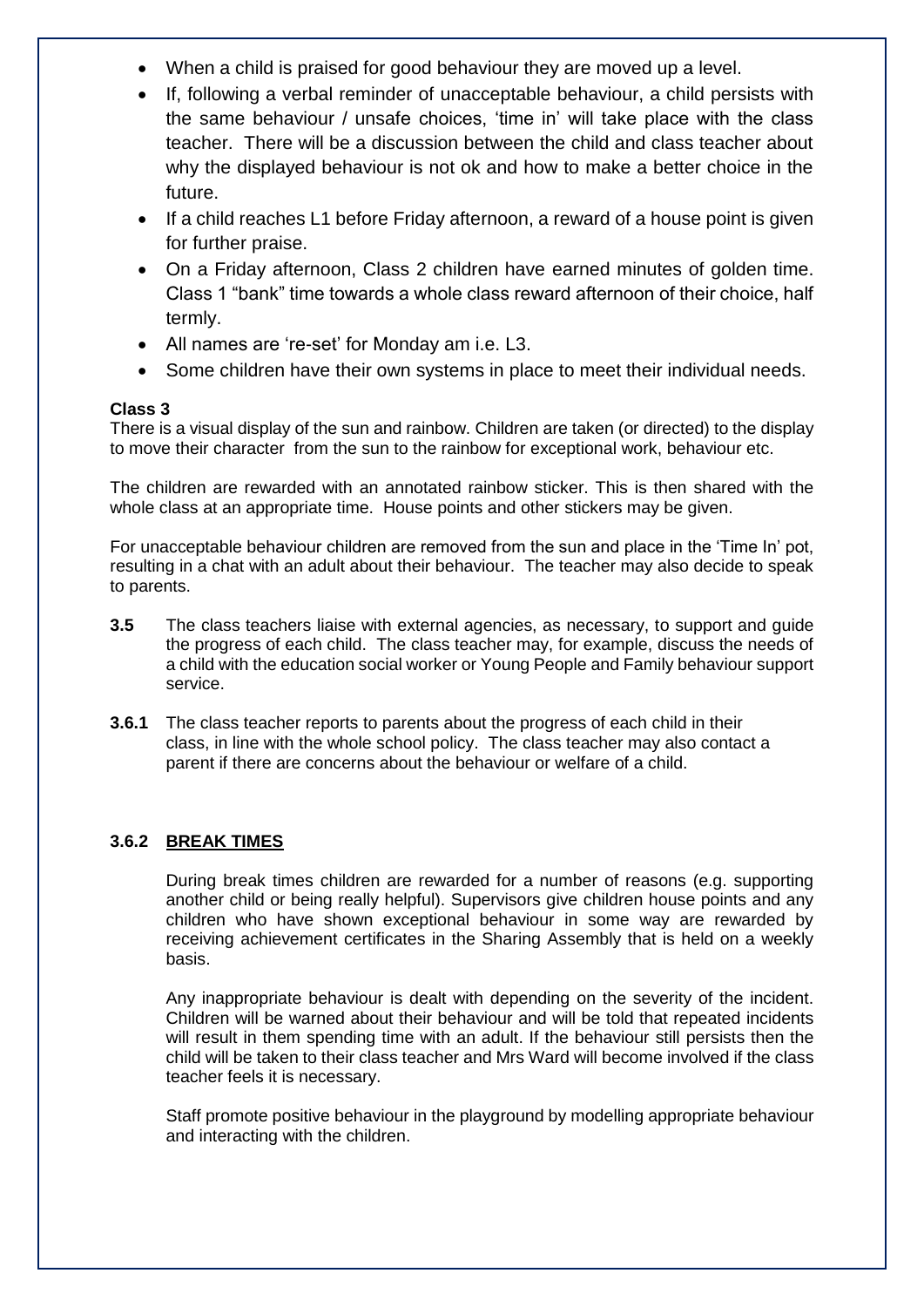Staff assist in disputes and work to find an effective solution by supporting children to resolve their own issues amicably. Children are encouraged to listen to each other and think about their actions. Children are taught that actions have consequences.

Children undertake responsibilities for certain 'jobs' in the playground and receive praise and support from the adults.

#### **4 The role of the Headteacher**

- **4.1** It is the responsibility of the headteacher, under Section 89 of the Education & Inspection Act 2006, to implement the school behaviour policy consistently throughout the school, and to report to governors, when requested, on the effectiveness of the policy. It is also the responsibility of the headteacher to ensure the health, safety and welfare of all children in the school.
- **4.2** The headteacher supports the staff by implementing the policy, by setting the standards of behaviour, and by supporting staff in the implementation of the policy.
- **4.3** The headteacher keeps records of all reported serious incidents of misbehaviour.
- **4.4** The headteacher has the responsibility for giving fixed-term suspensions to individual children for serious acts of misbehaviour. For repeated or very serious acts of antisocial behaviour, the headteacher may permanently exclude a child. Both these actions are only taken after the school governors have been notified.

#### **5 The role of Parents**

- **5.1** The school works collaboratively with parents, so children receive consistent messages about how to behave at home and at school.
- **5.2** We expect parents to support their child's learning, and to co-operate with the school. We try to build a supportive dialogue between the home and the school, and we inform parents immediately if we have concerns about their child's welfare or behaviour.
- **5.3** If the school needs to put extra provision in place, parents should support the actions of the school. If parents have any concern about the way that their child has been treated, they should initially contact the class teacher. If the concern remains, they should contact the Headteacher. If these discussions cannot resolve the problem, a formal grievance or appeal process can be implemented.

#### **6 The role of governors**

- **6.1** The governing body has the responsibility of setting down these general guidelines on standards of discipline and behaviour, and of reviewing their effectiveness. The governors support the headteacher in carrying out these guidelines.
- **6.2** The headteacher has the day-to-day authority to implement the school behaviour and discipline policy, but governors may give advice to the headteacher about particular disciplinary issues. The headteacher must take this into account when making decisions about matters of behaviour.

# **7 Fixed Term and permanent exclusions**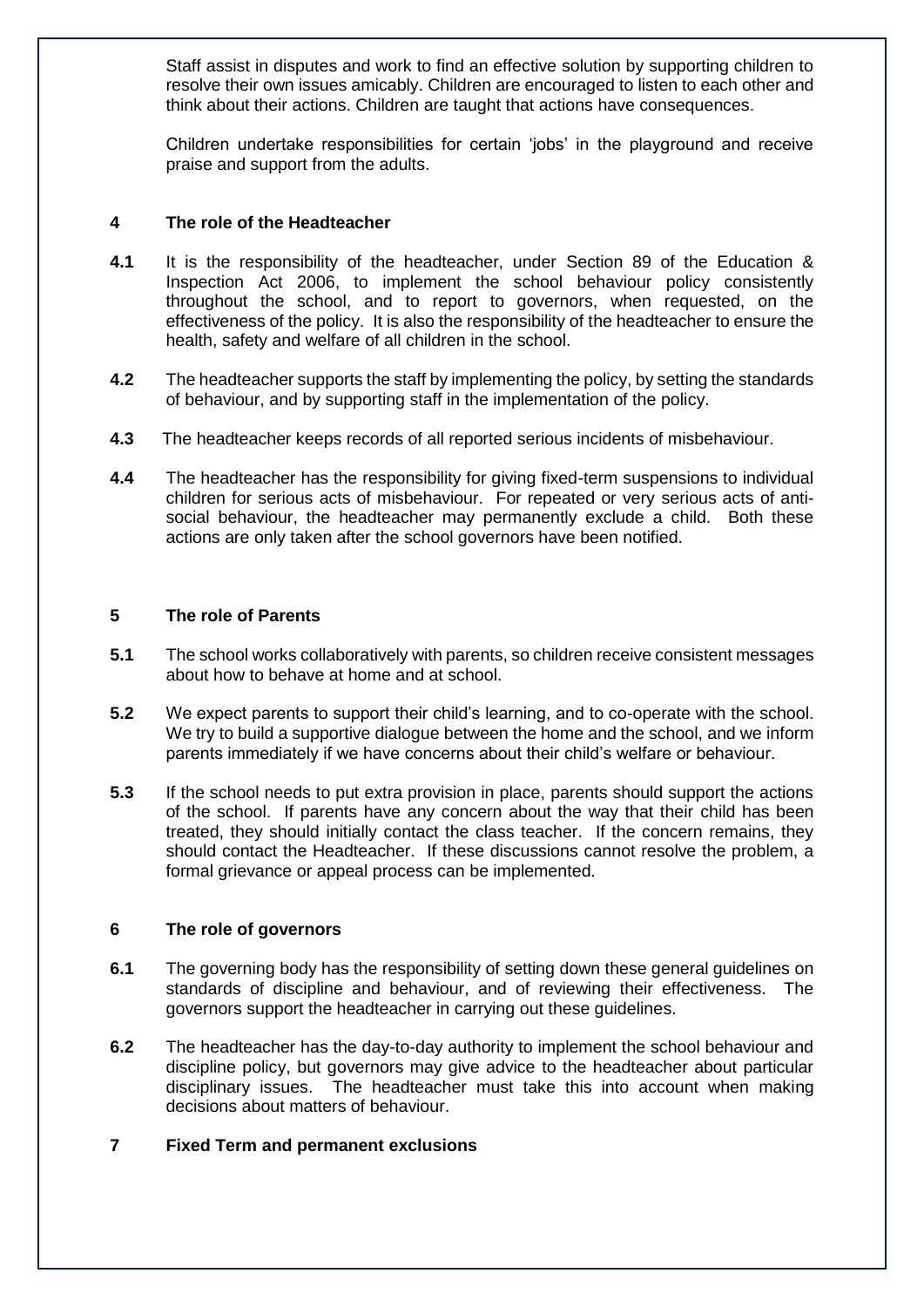- **7.1** Only the headteacher (or the acting headteacher) has the power to exclude a pupil from school. The headteacher may exclude a pupil for one or more fixed periods, for up to 45 days in any one school year. The headteacher may also exclude a pupil permanently. It is also possible for the headteacher to convert a fixed-term exclusion into a permanent exclusion, if the circumstances warrant this.
- **7.2** If the headteacher excludes a pupil, s/he informs the parents immediately giving reasons for the exclusion. At the same time, the headteacher makes it clear to the parents that they can, if they wish, appeal against the decision to the governing body. The school informs the parents how to make any such appeal.
- **7.3** The headteacher informs the LA and the governing body about any permanent exclusion, and about any fixed-term exclusions beyond five days in anyone term.
- **7.4** The governing body itself cannot either exclude a pupil or extend the exclusion period made by the headteacher.
- **7.5** The governing body has a discipline committee which is made up of between three and five members. This committee considers any exclusion appeals on behalf of the governors.
- **7.6** When an appeals panel meets to consider an exclusion, they consider the circumstances in which the pupil was excluded, consider any representation by parents and the LEA, and consider whether the pupil should be reinstated.
- **7.7** If the governors' appeals panel decides that a pupil should be reinstated, the headteacher must comply with this ruling.

#### **8 Monitoring**

- **8.1** The headteacher monitors the effectiveness of this policy on a regular basis. S/he also reports to the governing body on the effectiveness of the policy and, if necessary, makes recommendations for further improvements.
- **8.2** The school keeps a variety of records of incidents of misbehaviour. The class teacher records minor classroom incidents. The headteacher records those incidents where a child is sent to him/her on account of bad behaviour.
- **8.3** The headteacher keeps a record of any pupil who is suspended for a fixed-term or who is permanently excluded.
- **8.4** It is the responsibility of the governing body to monitor the rate of suspensions and exclusions, and to ensure that the school policy is administered fairly and consistently.
- **8.5** All staff use CPOMS as a platform for recording behaviour.

#### **9 Review**

**9.1** The governing body will review this policy in 2022, they may, however, review the policy earlier than this, if the government introduces new regulations, or if the governing body receives recommendations on how the policy might be improved.

This is a statement of principles, not practice.